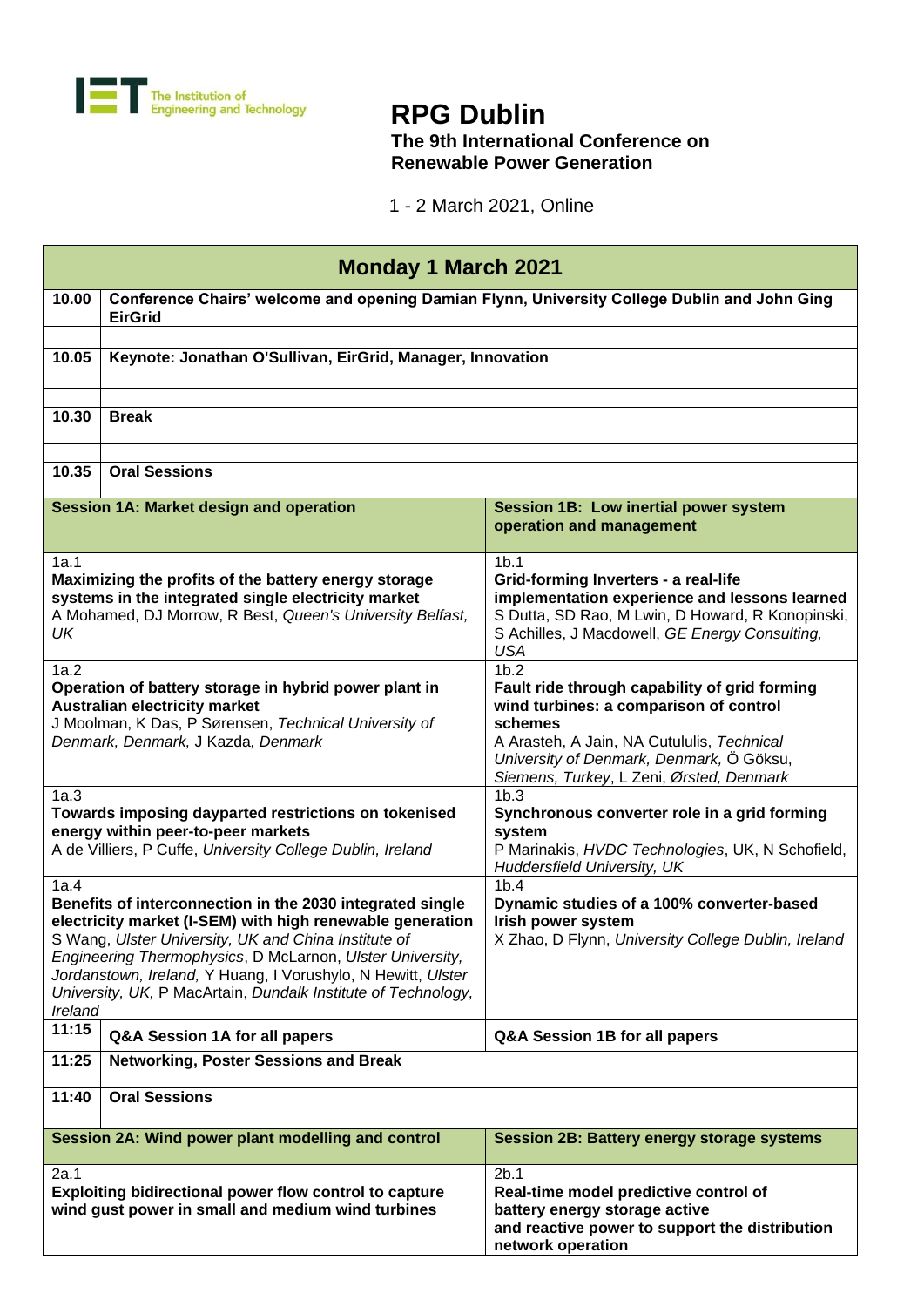| B Mehdizadeh Gavgani, T Staessens, J Van Damme, J De<br>Kooning, L Vandevelde, G Crevecoeur, D Bozalakov, Ghent<br>University, Belgium, corelab EEDT, Flanders Make, Belgium                                                                                                                           |                                                          | A Mohamed, D Morrow, R Best, Queen's University<br>Belfast, UK                                                                                                                                                                                                                        |
|--------------------------------------------------------------------------------------------------------------------------------------------------------------------------------------------------------------------------------------------------------------------------------------------------------|----------------------------------------------------------|---------------------------------------------------------------------------------------------------------------------------------------------------------------------------------------------------------------------------------------------------------------------------------------|
| 2a.2<br><b>Fault Prediction and Classification for a Doubly-Fed</b><br><b>Induction Generator based Wind Turbine by using</b><br><b>Random Forest Classifier</b><br>S Zhang, M Basu, E Robinson, Technological University<br>Dublin, Ireland, B Fitzgerald, B Basu, Trinity College Dublin,<br>Ireland |                                                          | 2b.2<br><b>Simulation Assisted Current Density Monitoring</b><br>for Lithium-ion Batteries in Electric Vehicles<br>M Javadipour, S Alavi, K Mehran, Queen Mary<br>University of London, UK                                                                                            |
| 2a.3<br>A Discrete-time state space modelling method applying<br>to SSO of renewable power generation<br>Y Han, H Sun, B Huang, Huazhong University of Science and<br>Technology, China, Y Yu, State Grid Xinjiang Electric Power<br>Research Institute, China                                         |                                                          | 2b.3<br><b>Transient clustering aproach for PQ Monitoring</b><br>T Streubel, A Eisenmann, K Rudion, University<br>Stuttgart, German, C Kattmann, BSS<br>Hochspannungstechnik, Germany                                                                                                 |
| 2a.4<br>Transient stability enhancement of power system<br>including large-scale wind farm by HVDC interconnection<br>line<br>A Nakamura, A Umemura, R Takahashi, J Tamura, Kitami<br>Institute of Technology, Japan, A Sakahara, F Tosaka, R<br>Nakamoto, Hokkaido Electric Power Co., Inc., Japan    |                                                          | 2b.4<br>A review of communication and energy<br>balancing schemes in LI-ION battery<br>management systems<br>Y Zhang, Y Hu, University of Liverpool, UK                                                                                                                               |
| 12:20                                                                                                                                                                                                                                                                                                  | Q&A Session 2A for all papers                            | Q&A Session 2B for all papers                                                                                                                                                                                                                                                         |
| 12:30                                                                                                                                                                                                                                                                                                  | <b>Break</b>                                             |                                                                                                                                                                                                                                                                                       |
| 12:35                                                                                                                                                                                                                                                                                                  | <b>Oral Sessions</b>                                     |                                                                                                                                                                                                                                                                                       |
|                                                                                                                                                                                                                                                                                                        | <b>Session 3A: Power conversion and grid interaction</b> | Session 3B: Reserves, system services and<br>stability                                                                                                                                                                                                                                |
| 3a.1<br>Evaluation of decentralized voltage harmonic mitigation<br>through DRES converter active filtering capability<br>KN Malamaki, C Tzouvaras, G Kryonidis, C Demoulias,<br>University of Thessaloniki, Thessaloniki, Manuel Barragán-<br>Villarejo, Universidad de Sevilla, Seville, Spain        |                                                          | 3b.1<br>Dynamic wake analysis of a wind turbine<br>providing frequency containment reserve in<br>high wind speeds<br>N Singh, J De Kooning, L Vandevelde, Ghent<br>University, Belgium                                                                                                |
| 3a.2<br>Improved Sigma Z-source Inverter-fed grid system for<br>wind power generation<br>V Sharma, S Ali, M Kashif, Macquarie University, Australia, J<br>Hossain, University of Technology, Australia, Y Yang, Aalborg<br>University, Denmark                                                         |                                                          | 3b.2<br>Development of cost-functions for the<br>remuneration of new ancillary services in<br>distribution networks<br>K Oureilidis, K-N Malamaki, S Gkavanoudis, C<br>Demoulias, Aristotle University of Thessaloniki,<br>Greece, J Martinez-Ramos, Universidad de Sevilla,<br>Spain |
| 3a.3<br>Comparative evaluation of dynamic performance of<br>virtual synchronous machine and synchronous machines<br>M Khan, Q Hong, Di Liu, A Alvarez, A Dyśko, C Booth,<br>University of Strathclyde, UK, D Rostom, National Grid ESO,<br>UK                                                          |                                                          | 3b.3<br>Fast frequency response provided by<br>commercial demand response from scheduling<br>to stability in power systems<br>M Misaghian, R Li, D Flynn, University College,<br>Ireland                                                                                              |
| 3a.4<br>Application of an advanced short circuit strength metric<br>to evaluate Ireland's high renewable penetration<br>scenarios<br>W Baker, D Ramasubramanian, E Farantatos, A Gaikwad,<br>Electric Power Research Institute, USA, M Val Escudero,<br>EirGrid, Ireland                               |                                                          | 3b.4<br>A study on the frequency dynamics of the<br><b>ENTSO-E grid with increasing share of</b><br>renewable generation<br>M Ramirez-Gonzalez, F Sevilla, P Korba, ZHAW<br>Zurich University of Applied Sciences, Switzerland                                                        |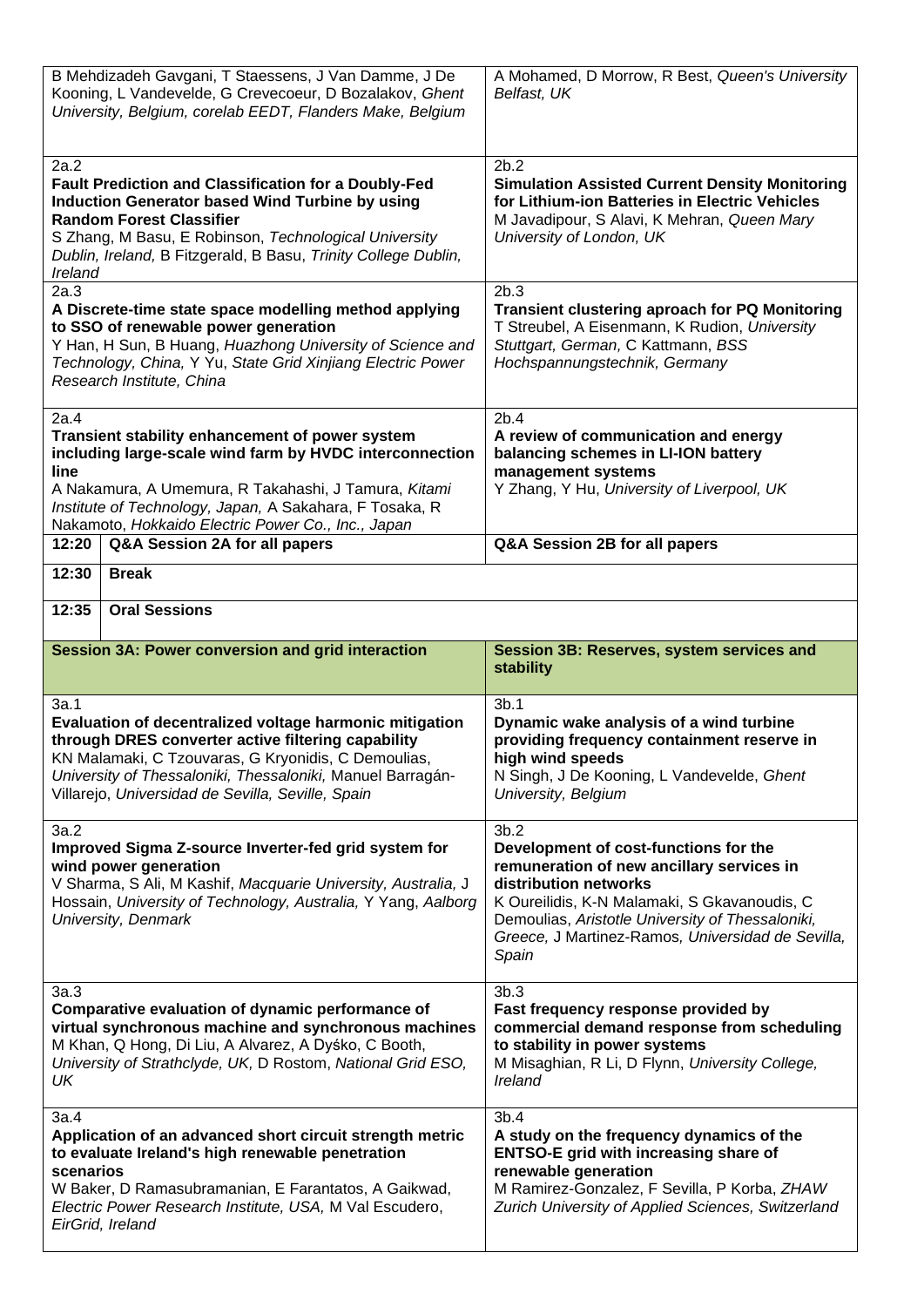| 13.15                                                                                                                                                                                                                                                                                                    | Q&A Session 3A for all papers        | Q&A Session 3B for all papers                                                                                                                                                                                                                                                        |
|----------------------------------------------------------------------------------------------------------------------------------------------------------------------------------------------------------------------------------------------------------------------------------------------------------|--------------------------------------|--------------------------------------------------------------------------------------------------------------------------------------------------------------------------------------------------------------------------------------------------------------------------------------|
| 13.25                                                                                                                                                                                                                                                                                                    | <b>Break</b>                         |                                                                                                                                                                                                                                                                                      |
| 13.30                                                                                                                                                                                                                                                                                                    | <b>Oral Sessions</b>                 |                                                                                                                                                                                                                                                                                      |
|                                                                                                                                                                                                                                                                                                          | <b>Session 4A: System Protection</b> | <b>Session 4B: Demand response applications</b>                                                                                                                                                                                                                                      |
| 4a.1<br>Impact of system strength and HVDC control strategies<br>on distance protection performance<br>D Liu, Q Hong, A Dyśko, D Tzelepis, C Booth, University of<br>Strathclyde, UK, Guangya Yang, Technical University of<br>Denmark, Denmark, I Cowan, B Ponnalagan, The National<br>HVDC Centre, UK, |                                      | 4b.1<br><b>Potential technical and economic benefit</b><br>analysis of energy flexibility in bornholms<br>hospitaL<br>H Nguyen, P Nørgård, Technical University of<br>Denmark, M Johansen, Bornholms Hospital,<br>Denmark                                                            |
| 4a.2<br>Islanding dependencies and detection in low-voltage<br>grids with grid forming inverters<br>B Winter, F Rauscher, B Engel, Institut für<br>Hochspannungstechnik und elektrische Energieanlagen,<br>Germany                                                                                       |                                      | 4b.2<br>Economic demand response management for<br>sustainable agriculture by hybrid power<br>systems<br>S Ratra, D Singh, Punjab Agricultural University,<br>India, K Singh, GNE, India, R Bansal, University of<br>Sharjah, UAE, R Naidoo, University of Pretoria,<br>South Africa |
| 4a.3<br>A novel protection philosophy for distribution grids with<br>high share of converter-interfaced distributed renewable<br>sources<br>S Gkavanoudis, D Tampakis, K Oureilidis, KN Malamaki, C<br>Demoulias, Aristotle University of Thessaloniki, Greece                                           |                                      | 4b.3<br>Modern methods of construction - an<br>opportunity for BIPV?<br>C Coonick, Innovate, UK                                                                                                                                                                                      |
| 4a.4<br>Hardware based intrusion detection in E-LAN based<br>distributed DC microgrid: a virtual sensor approach<br>S Madichetty, Trinity College Dublin, Ireland, S Patra, M<br>Basu, Technological University Dublin, Ireland                                                                          |                                      | 4b.4<br>Quantification of demand-side flexibility of a<br>smart active residential building.<br>V Stepaniuk, J Pillai, B Bak-Jensen, Aalborg<br>University, Denmark                                                                                                                  |
| 4a.5<br>A flexible real time network model for evaluating HVDC<br>systems' impact on AC protection performance<br>D Liu, Q Hong, A Dyśko, A Alvarez, C Booth, University of<br>Strathclyde, UK, I Cowan, B Ponnalagan, The National HVDC<br>Centre, UK                                                   |                                      | 4b.5<br>PV - BES integrated residential society<br>governed electrical vehicle charging station<br>S Nagar, V Gupta, R Kumar, MNIT Jaipur, India, R.<br>C Bansal, University of Sharjah, Sharjah, UAE, R<br>Naidoo, University of Pretoria, Pretoria, South<br>Africa                |
| 14.20                                                                                                                                                                                                                                                                                                    | Q&A Session 4A for all papers        | Q&A Session 4B for all papers                                                                                                                                                                                                                                                        |
| 14:30                                                                                                                                                                                                                                                                                                    | <b>Networking</b>                    |                                                                                                                                                                                                                                                                                      |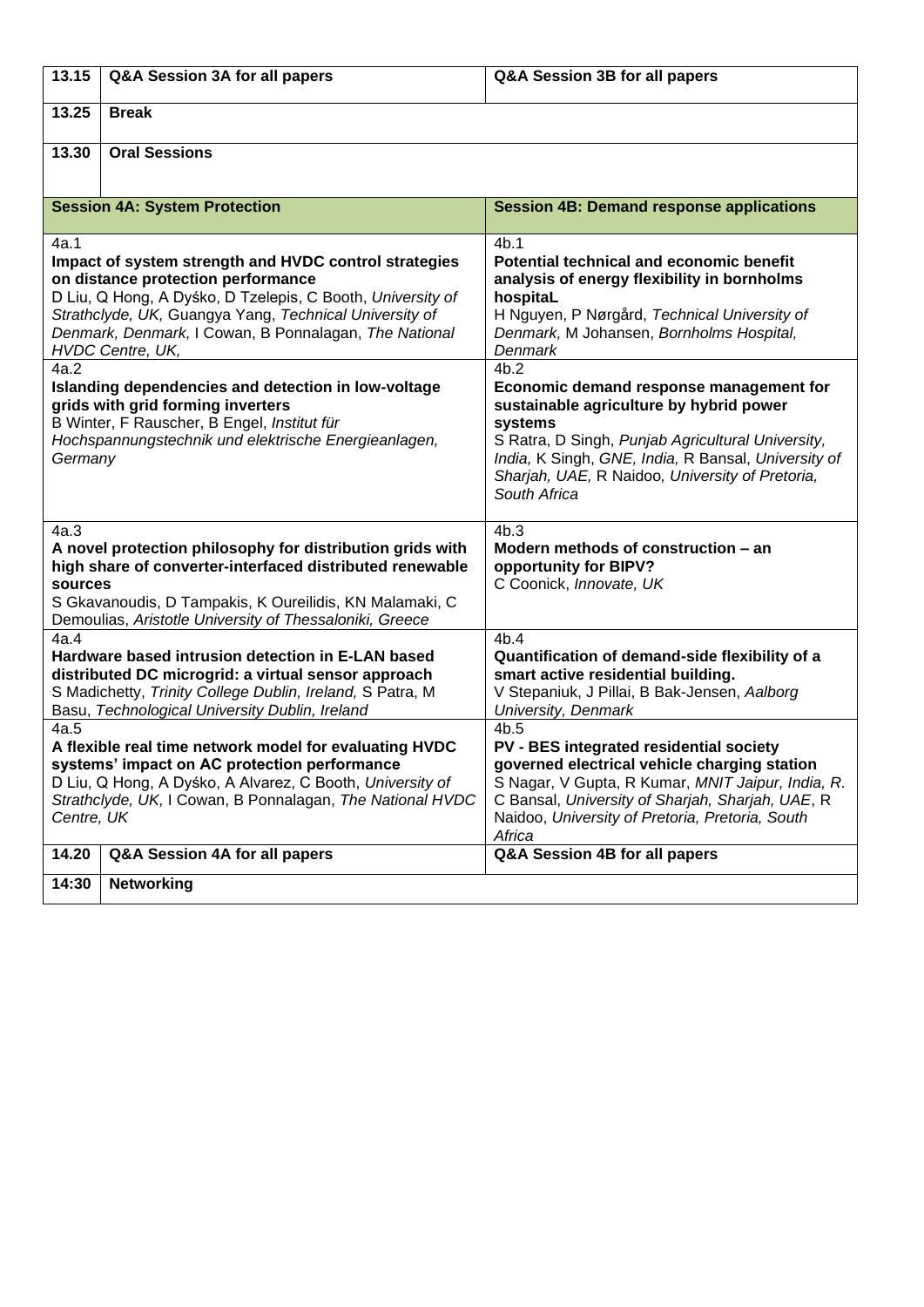| Tuesday 2 March 2021                                                                                                                                                                                                                                                                                         |                                                             |                                                                                                                                                                                                                                                                                   |
|--------------------------------------------------------------------------------------------------------------------------------------------------------------------------------------------------------------------------------------------------------------------------------------------------------------|-------------------------------------------------------------|-----------------------------------------------------------------------------------------------------------------------------------------------------------------------------------------------------------------------------------------------------------------------------------|
| 10.00                                                                                                                                                                                                                                                                                                        | Welcome                                                     |                                                                                                                                                                                                                                                                                   |
| 10.05                                                                                                                                                                                                                                                                                                        | Keynote: Mark McGranaghan, EPRI, Vice President, Innovation |                                                                                                                                                                                                                                                                                   |
| 10:30                                                                                                                                                                                                                                                                                                        | <b>Break</b>                                                |                                                                                                                                                                                                                                                                                   |
|                                                                                                                                                                                                                                                                                                              |                                                             |                                                                                                                                                                                                                                                                                   |
| 10:35                                                                                                                                                                                                                                                                                                        | <b>Oral Sessions</b>                                        |                                                                                                                                                                                                                                                                                   |
| investment                                                                                                                                                                                                                                                                                                   | Session 5A: Long-term infrastructure planning and           | <b>Session 5B: Operation of Distribution Networks</b>                                                                                                                                                                                                                             |
| 5a.1<br>Decarbonisation of rural networks within mainland<br>Scotland: in support of intentional islanding<br>C McGarry, S Galloway, G Burt, University of Strathclyde,<br>UK                                                                                                                                |                                                             | 5 <sub>b.1</sub><br>Voltage control in LV distribution networks<br>considering increasing penetration of low carbon<br>technologies<br>A Bagchi, D Bradley, R Best, J Morrow, Queen's<br>University Belfast, UK                                                                   |
| 5a.2<br>Enhancing network utilisation in wind-rich regions<br>using coordinated dynamic line rating energy storage<br>and power flow control schemes<br>B Keyvani, M Power, D Flynn, University College Dublin,<br>Ireland                                                                                   |                                                             | 5b.2<br>A non-wire solution for the active management of<br>distribution networks<br>A Nouri, A Keane, A Soroudi, University College Dublin,<br>Ireland, R Murphy, ESB Networks, Ireland D Ryan, M<br>Ponce De Leon, N Grant, TSSG, Waterford Institute of<br>Technology, Ireland |
| 5a.3<br>The growth of distributed generation in Great Britain<br>and the associated challenges<br>S Gordon, C McGarry, K Bell, University of Strathclyde,<br>UK                                                                                                                                              |                                                             | 5b.3<br>Impact of network delays on quality of voltage<br>control for distribution grids under stress<br>A Faroog, K Shahid, Y Gui, R Løvenstein Olsen,<br>Aalborg University, Denmark                                                                                            |
| 5a.4<br>Probabilistic approach for distribution grid planning<br>under consideration of line loading indicators<br>M Miller, K Rudion, University of Stuttgart, Germany, F<br>Fischer, H Nägele, Netze BW GmbH, Germany                                                                                      |                                                             | 5b.4<br>Evaluation of a three-phase distribution system<br>state estimation for operational use in a real low<br>voltage grid<br>H Früh, D Groß, K Rudion, University of Stuttgart,<br>Germany, A Haken, B Wasowicz, Netze BW GmbH,<br>Germany                                    |
|                                                                                                                                                                                                                                                                                                              |                                                             | 5b.5<br>Automated approach to power system operational<br>planning and congestion management for a system<br>with high levels of renewable generation<br>D Frawley, J Ging, EirGrid, Ireland                                                                                      |
| 11.15                                                                                                                                                                                                                                                                                                        | Q&A Session 5A for all papers                               |                                                                                                                                                                                                                                                                                   |
| 11.25                                                                                                                                                                                                                                                                                                        | Q&A Session 5B for all papers                               |                                                                                                                                                                                                                                                                                   |
| 11.35                                                                                                                                                                                                                                                                                                        | <b>Networking, Poster Sessions and Break</b>                |                                                                                                                                                                                                                                                                                   |
| 11.40                                                                                                                                                                                                                                                                                                        | <b>Oral Session</b>                                         |                                                                                                                                                                                                                                                                                   |
| <b>Systems</b>                                                                                                                                                                                                                                                                                               | <b>Session 6A: Scheduling and Dispatch of Energy</b>        | <b>Session 6B: Distribution Network interactions</b>                                                                                                                                                                                                                              |
| 6a.1<br>Analysing wind power integration with multi-carrier<br>energy system model of Ireland<br>J Kiviluoma, J Ikäheimo, N Helistö, T Rasku, E Rinne, T<br>Rasku, VTT Technical Research Centre of Finland,<br>Finland, C O'Dwyer, R Li, R Lahon, D Kirchen, D Flynn,<br>University College Dublin, Ireland |                                                             | 6b.1<br>Cost-benefit analysis of storage devices for<br>provision of multiple services in MV distribution<br>networks<br>A Bagchi, R Best, J Morrow, Queen's University Belfast,<br>UK, J Pollock, , I Bailie, A Cupples, ESB Networks, UK                                        |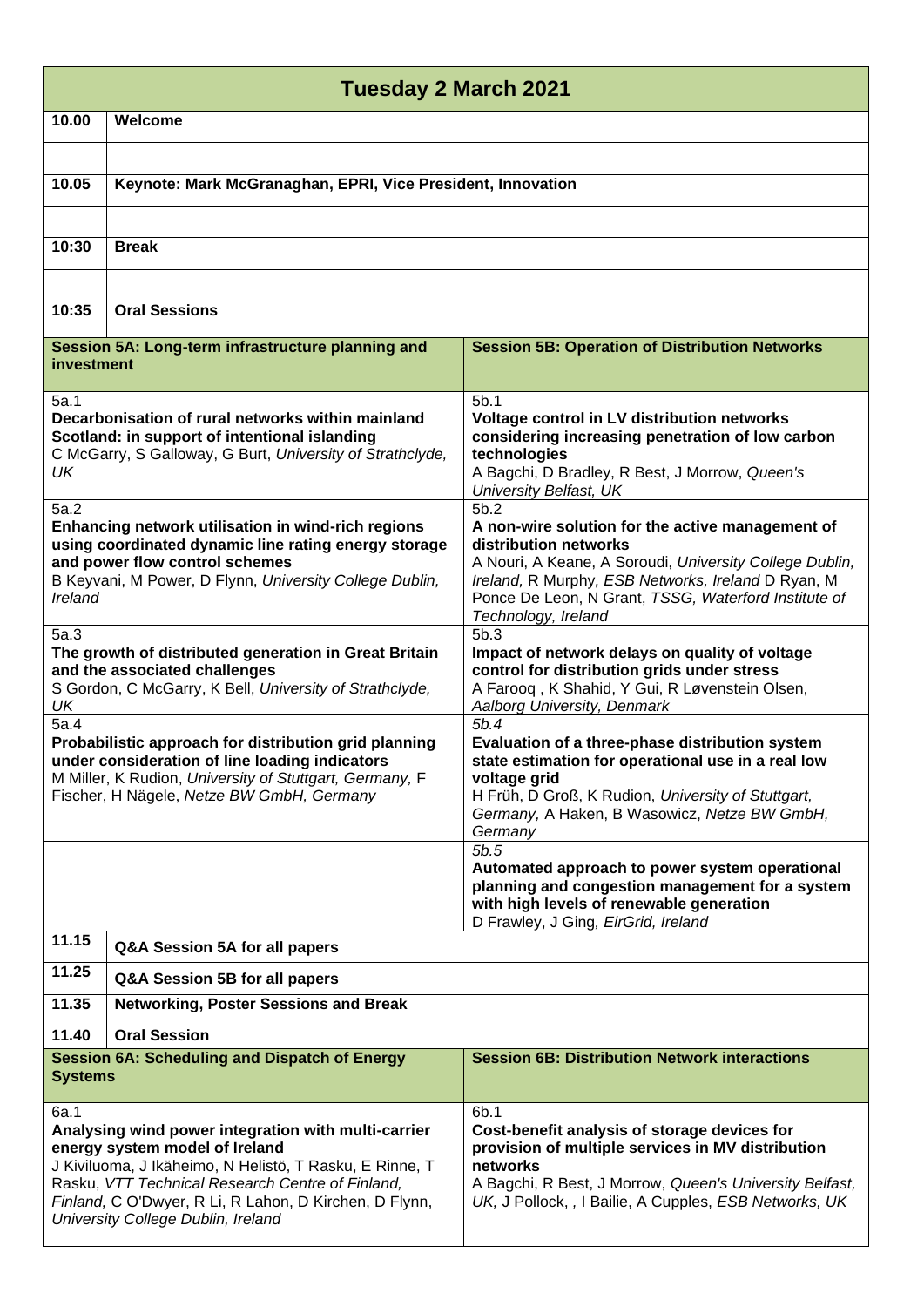| 6a.2<br>Impact of fast wind fluctuations on the profit of a wind<br>power producer jointly trading in energy and reserve<br>markets<br>A Hosseini, J Toubeau, Z De Grève, F Vallée,<br>University of Mons, Belgium, N Singh, J De Kooning, N<br>Kayedpour, G Crevecoeur, L Vandevelde, Ghent<br>University, Belgium |                                     | 6b.2<br>Network limits on residential heat pump capacity as<br>an enabling technology towards renewables<br>integration<br>M Afkousi-Paqaleh, V Rigoni, D Flynn, A Keane,<br>University College Dublin, Ireland, C Wilson, N Hewitt,<br>Ulster University, Northern Ireland, UK |
|---------------------------------------------------------------------------------------------------------------------------------------------------------------------------------------------------------------------------------------------------------------------------------------------------------------------|-------------------------------------|---------------------------------------------------------------------------------------------------------------------------------------------------------------------------------------------------------------------------------------------------------------------------------|
| 6a.3<br>EirGrid's met mast and alternatives study<br>C Möhrlen, WEPROG, Denmark, D Foghlú, S Power, G<br>Nolan, K Conway, E lambert, EirGrid, Ireland                                                                                                                                                               |                                     | 6b.3<br>Fault current management under high penetration of<br>distribution generation in smart grids<br>M Gabr, University of Science and Technology, Egypt, T<br>Megahed, S Abdelkader, Mansoura University, Egypt                                                             |
| 6a.4<br>Enabling flexible operation of CCS plant within a high<br>renewables power system<br>C O'Dwyer, D Flynn, University College, Ireland, I<br>Vorushylo, Ye Huang, N Hewitt, Ulster University,<br>Northern Ireland, UK                                                                                        |                                     | 6b.4<br>An Investigation on feature extraction and feature<br>selection for power quality classification with high<br>resolution and RMS data<br>A Eisenmann, T Streubel, K Rudion, University of<br>Stuttgart, Germany                                                         |
| 12.20                                                                                                                                                                                                                                                                                                               | Q&A Session 6A for all papers       | Q&A Session 6B for all papers                                                                                                                                                                                                                                                   |
| 12.30                                                                                                                                                                                                                                                                                                               | <b>Break</b>                        |                                                                                                                                                                                                                                                                                 |
| 12.35                                                                                                                                                                                                                                                                                                               | <b>Oral Session</b>                 |                                                                                                                                                                                                                                                                                 |
|                                                                                                                                                                                                                                                                                                                     | <b>Session 7A: Industry session</b> | <b>Session 7B: Wave and Tidal Energy</b>                                                                                                                                                                                                                                        |
| 7a.1<br><b>Industry speaker</b><br>Ellen Diskin, ESB                                                                                                                                                                                                                                                                |                                     | 7b.1<br>Quantifying the market value of wave power<br>compared to wind & solar - a case study<br>T Vrana, H Svendsen, SINTEF Energi, Norway                                                                                                                                     |
| 7a.2<br><b>Industry speaker</b>                                                                                                                                                                                                                                                                                     |                                     | 7b.2<br>Design and dynamic modeling of magnetic power<br>split device for a tidal stream turbine<br>A Harris, B McGilton, M Mueller, The University of<br>Edinburgh, UK                                                                                                         |
| 7a.3<br><b>Industry speaker</b><br>Bernice Doyle, Statkraft                                                                                                                                                                                                                                                         |                                     |                                                                                                                                                                                                                                                                                 |
| 7a.4<br><b>Industry speaker</b><br>John Fitzgerald, SuperNode                                                                                                                                                                                                                                                       |                                     |                                                                                                                                                                                                                                                                                 |
| 12.55                                                                                                                                                                                                                                                                                                               | Q&A Session 7B for all papers       |                                                                                                                                                                                                                                                                                 |
| 13.35                                                                                                                                                                                                                                                                                                               | <b>Industry Panel Session</b>       |                                                                                                                                                                                                                                                                                 |
| 14.35                                                                                                                                                                                                                                                                                                               | <b>Completion</b>                   |                                                                                                                                                                                                                                                                                 |
| 14.40                                                                                                                                                                                                                                                                                                               | <b>Networking</b>                   |                                                                                                                                                                                                                                                                                 |
|                                                                                                                                                                                                                                                                                                                     |                                     |                                                                                                                                                                                                                                                                                 |